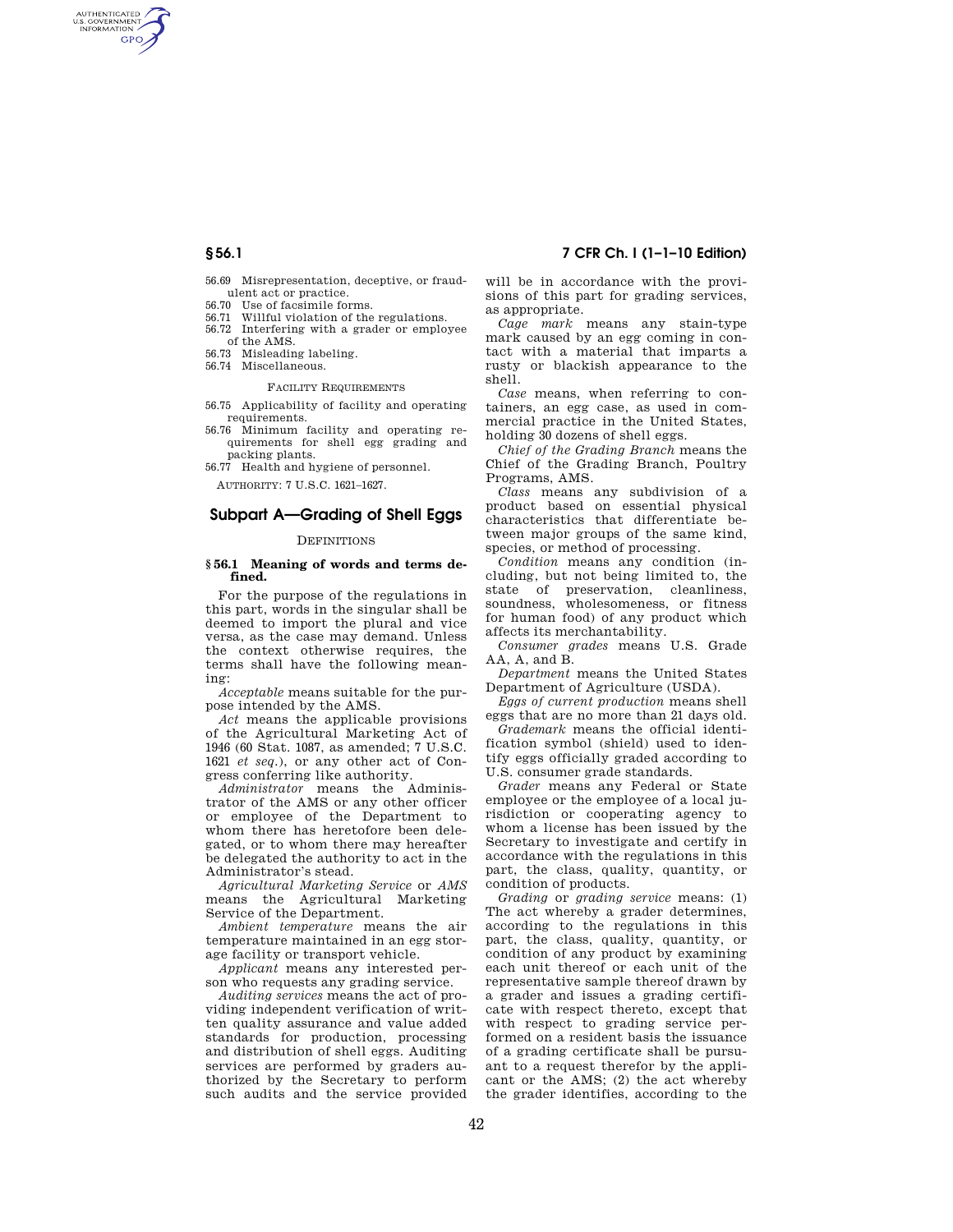# **Agricultural Marketing Service, USDA § 56.1**

regulations in this part, the graded product; (3) continuous supervision, in an official plant, of the handling or packaging of any product; and (4) any regrading or any appeal grading of a previously graded product.

*Grading certificate* means a statement, either written or printed, issued by a grader pursuant to the Act and the regulations in this part, relative to the class, quantity, quality, or condition of products.

*Holiday* or *legal holiday* means the legal public holidays specified by the Congress in paragraph (a) of section 6103, title 5, of the United States Code.

*Identify* means to apply official identification to products or the containers thereof.

*Interested party* means any person financially interested in a transaction involving any grading, appeal grading, or regrading of any product.

*National supervisor* means (a) the officer in charge of the shell egg grading service of the AMS, and (b) other employees of the Department designated by the national supervisor.

*Nest run eggs* means eggs which are packed as they come from the production facilities without having been washed, sized and/or candled for quality, with the exception that some Checks, Dirties, or other obvious undergrades may have been removed.

*Office of grading* means the office of any grader.

*Official plant* or *official establishment*  means one or more buildings or parts thereof comprising a single plant in which the facilities and methods of operation therein have been approved by the Administrator as suitable and adequate for grading service and in which grading is carried on in accordance with the regulations in this part.

*Official standards* means the official U.S. standards grades, and weight classes for shell eggs maintained by and available from Poultry Programs, AMS.

*Officially identified* means eggs that have official marks applied to the product under the authority of the AMS in accordance with the act and its regulations.

*Origin grading* means a grading made on a lot of eggs at a plant where the eggs are graded and packed.

*Packaging* means the primary or immediate container in which eggs are packaged and which serves to protect, preserve, and maintain the condition of the eggs.

*Packing* means the secondary container in which the primary or immediate container is placed to protect, preserve, and maintain the condition of the eggs during transit or storage.

*Person* means any individual, partnership, association, business trust, corporation, or any organized group of persons, whether incorporated or not.

*Potable water* means water that has been approved by the State health authority or agency or laboratory acceptable to the Administrator as safe for drinking and suitable for food processing.

*Product* or *products* means shell eggs of the domesticated chicken.

*Quality* means the inherent properties of any product which determine its relative degree of excellence.

*Quality assurance inspector* means any designated company employee other than the plant owner, manager, foreman, or supervisor, authorized by the Secretary to examine product and to supervise the labeling, dating, and lotting of officially graded shell eggs and to assure that such product is packaged under sanitary conditions, graded by authorized personnel, and maintained under proper inventory control until released by an employee of the Department.

*Regional director* means any employee of the Department in charge of the shell egg grading service in a designated geographical area.

*Regulations* means the provisions in this entire part and such United States standards, grades, and weight classes as may be in effect at the time grading is performed.

*Sampling* means the act of taking samples of any product for grading or certification.

*Secretary* means the Secretary of the Department or any other officer or employee of the Department to whom there has heretofore been delegated, or to whom there may hereafter be delegated, the authority to act in the Secretary's stead.

*Shell egg grading service* means the personnel who are actively engaged in